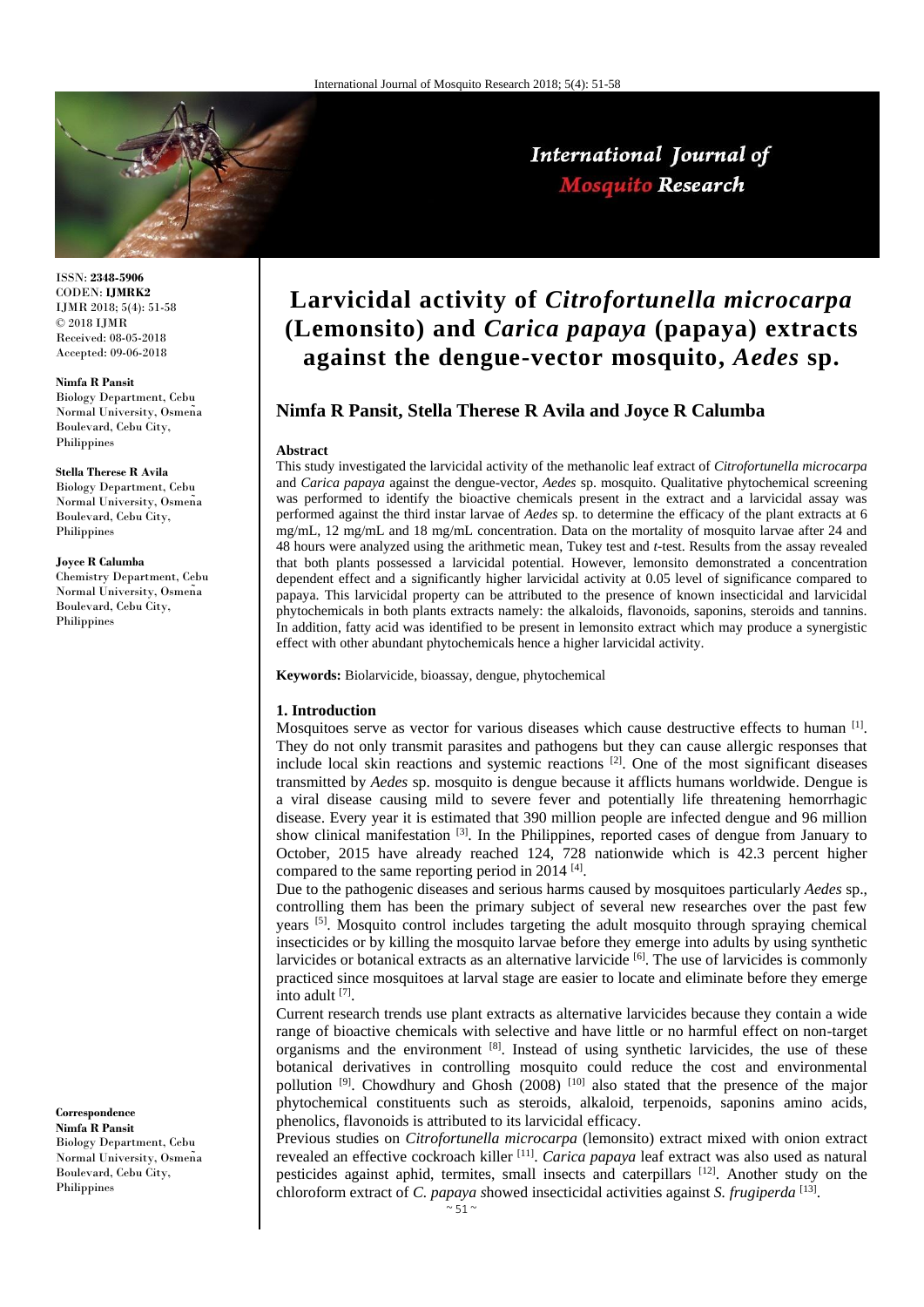Several studies showed the effects of *Citrofortunella microcarpa* (lemonsito) and *Carica papaya* (papaya) extracts to other insects but little is known about their larvicidal efficacy against mosquito. No study was conducted that compares the effect of *Citrofortunella microcarpa* (lemonsito) and *Carica papaya* (papaya) on the mortality of *Aedes* sp*.*  larvae. Hence, this study investigates the larvicidal activity of the methanolic extracts of *Citrofortunella microcarpa* (lemonsito) and *Carica papaya* (papaya) leaves against the dengue vector, *Aedes* sp. mosquito larvae. This study may lead to the revelation of new natural larvicide that will help control the population of *Aedes* sp. mosquito thus, aiding humans in the prevention of the transmission of dengue and other pathogens carried by this mosquito.

## **2. Materials and Methods**

## **2.1 Preparation of the Plant Samples**

Plant samples, leaves, were washed with tap water and then rinsed with distilled water. The plant samples were air dried for 48 hours at room temperature. Dried leaves of the plant samples were cut into small pieces and pulverized using an electric blender.

## **2.2 Extraction of Plants**

Two hundred fifty grams of pulverized plant samples were placed in a glass container. The samples were soaked with methanol in the ratio of one gram of samples is to one ml of methanol (1:1) and were left to stand for 48 hours and then filtered. The resulting filtrates were concentrated in a rotary evaporator.

## **2.3 Rotary Evaporation and Phytochemical Analysis**

The methanolic plant extracts of *Citrofortunella microcarpa* (lemonsito) and *Carica papaya* (papaya) were sent to the Research Laboratory of Cebu Doctors University, Cebu City for rotary evaporation and in the Chemistry Laboratory of MSU-IIT, Iligan City for the phytochemical analysis. Plant samples had undergone rotary evaporation to make it highly concentrated until it is semi-solid in form. The phytochemical screening was done following the standard procedure as described by Harborne  $(1998)$ <sup>[14]</sup>. Evaluation of the major phytochemical analysis such as alkaloids, flavonoids, tannins, saponins, steriods, anthraquinone and cyanogenic glycocides was conducted.

#### **Alkaloid**

10 grams of each plant extract were evaporated into a syrupy consistency over a steam bath with 5 mL of 3 M HCl; and the filtrate was treated with Mayer's Wagner's reagent.

#### **Flavonoids**

10 grams of the plant samples that were evaporated and the residue was defatted by treating it with 95% n-Hexane until the extract was almost colorless. The hexane extract was discarded. Its residue was taken up with 80% alcohol and added with hydrochloric acid. The appearance of color red within 10 minutes demonstrated positive test for flavonoids.

## **Tannins**

10 grams of evaporated plant extract was added with 10 ml boiled distilled water, and 5 drops of 10% FeCl<sub>3</sub> (ferric

chloride) was added to the filtrate. The positive result of tannins was indicated by the presence of white precipitate.

## **Saponins**

The crude methanolic extracts was added with 10 mL distilled water and shaken vigorously to record froth formation.

#### **Steroids**

20 grams of sample was extracted in 10 mL methanol. Five (5) mL of this methanolic extract were treated with 2 mL glacial acetic acid containing 1 drop of  $5\%$  FeCl<sub>3</sub> solution. This solution was carefully transferred to the surface of 1 mL concentrated of  $H_2$ SO. The formation of reddish brown ring at the junction of two liquids was the indication of the presence of steroids.

## **Anthraquinone**

10 grams of the plant samples was evaporated until it was almost dry over a steam bath. The residue took up with 10 mL distilled water and filtered. The filtrate was extracted twice with 5 mL portions of benzene. Benzene extract was divided into portion, the other one served as control while the other was treated with 5 mL ammonia solution. The appearance of color pink in the lower alkaline layer indicated the presence of Anthraquinone.

## **Cyanogenic glycocides**

2-5 grams of crushed plant material was moistened with distilled water and added with a few drops of chloroform to enhance enzyme activity. One (1) mL of 1 % emulsin solution was added to ensure hydrolysis of glycoside. The test tubes was tightly covered with cork from which was suspended with a piece of picrate paper that must not touch the inner side of the test tube. The tubes were warmed up at 35-40°C or kept at room temperature for three hours. Appearance of various shades of red within 15 minutes measured the relative concentration of cyanogenic glycoside.

#### **2.4 Identification of Mosquito Larvae**

Larvae of a mosquito can be identified from any other aquatic insects since it has a combination of two characters, they have no legs and the thorax is wider than the head or abdomen. The three divisions of the body part mosquito larvae are head, thorax and abdomen. The structure of three body regions serves as the basis for identifying the mosquito larvae. The mosquito larva was identified using a compound microscope. A small amount of water with mosquito larvae was dropped in a slide to be able to view the specimen in the compound microscope.

The mosquito larvae used in this study were the third instar larva of dengue carrying mosquito *Aedes* sp. They can be distinguished from any other mosquito larvae since it normally has a single hair, a three branch hair tufts on each side of the air tube. When the hair tuft has two or more branches all branches arise from the same socket. Other species have two or more hairs, branches and hair tufts on each side of the air tube or siphon.

Identified *Aedes* sp. mosquito larvae were separated from the other mosquito species and were placed in a water- filled plastic molder.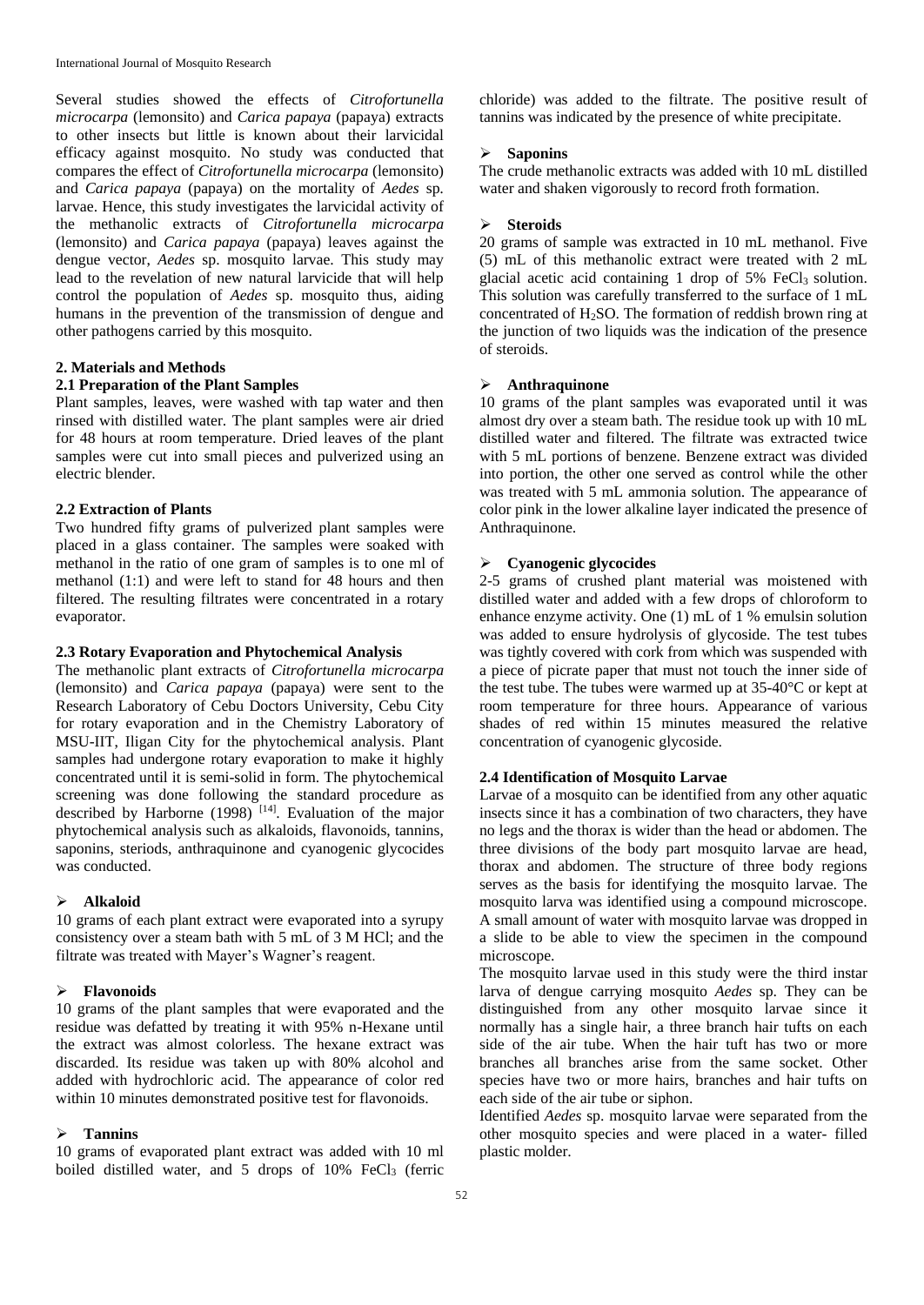#### **2.5 Mosquito Larvicidal Bioassay**

Larvicidal activity of the plant extracts against the *Aedes* sp. mosquito was evaluated in accordance with the guidelines of World Health Organization<sup>[7]</sup>. Batches of 25 third-instars larvae of *Aedes* sp. were placed in a small plastic container with 50 mL dechlorinated water. The bucket containing the larvae was kept in a netted enclosure in the Laboratory at room temperature (30 $\pm 2^0$ C). For the negative control group, the mosquito larvae were exposed to methanol solution at 12 mg/ML concentration since it is the solvent used in the extraction of different plant samples to determine whether or not its residues that maybe found in the crude plant extracts had a significant influence to the larvicidal property of the plants in study. While for the positive control a commercially available mosquito larvicide temephos at 8.0 ppm was utilized. The experimental group is the methanolic extracts of the leaves of *Citrofortunella microcarpa* (lemonsito) and *Carica papaya* (papaya) with three (3) various concentrations: 6 mg/mL, 12mg/mL and 18 mg/mL. The three various concentrations were identified after the range finding testing activity in accordance with the WHO guidelines in larvicidal bioassay. Dead mosquito larvae were identified when they failed to move after probing with a needle in the siphon or cervical region. Each treatment was conducted in three replicates. The effects of the plant extracts were monitored through carefully counting the number of dead larvae after 24 and 48 hours of exposure, and the percentage mortality were reported from the average of three replicates.

$$
Percentage mortality = \frac{Number of dead larvae}{Number of larvae introduced} \times 100
$$

#### **2.6 Statistical Analysis**

The statistical tools that were used in this study are the following: Arithmetic Mean to get the average number of dead of mosquito larvae; Tukey test to determine if there are significant differences on the mortality of mosquito larvae between the experimental and control group; and  $t -$  Test to determine which plant extract was more effective in killing the mosquito larvae.

#### **3. Results and Discussion**

## **3.1 Phytochemical Content**

Qualitative phytochemical screening carried out on both methanolic plant extracts of *Citrofurtunella microcarpa* and *Carica papaya* leaves revealed the presence of alkaloids, flavonoids, saponins, steroids and tannins (Table 1). However, anthraquinone and cytogenic glycosides are absent in both plants. In addition, *C. microcarpa* contains fatty acid which was not detected from *C. papaya* leaves extracts.

These chemicals are known to be responsible for the larvicidal potentials of various plants against insect vector including the moquitoes by influencing their behavior, growth and survival (Mann and Kaufman 2012). Several studies on larvicidal efficacy of plant extracts in Ghosh *et al*. (2012), Gopiesh Khanna and Kannabiran (2007), Gutierrez *et al*. (2014) [15, 16, <sup>17]</sup> attributed this property to the presence of one or more of these phytochemicals. Plants are traditionally sources of natural insecticide as they have evolved various mechanisms to increase their survival against herbivory. Plants defend themselves by producing secondary metabolites which are toxic to herbivores.

| Table 1: Phytochemicals present in the Methanolic Leaf Extracts of Citrofurtunella microcarpa and Carica papaya |  |  |  |
|-----------------------------------------------------------------------------------------------------------------|--|--|--|
|-----------------------------------------------------------------------------------------------------------------|--|--|--|

| <b>Plant Extract</b>                     | <b>Alkaloids</b> | Anthra-quinone | Cyanogenic glycosides | <b>Flavonoids</b> | <b>Saponins</b> | <b>Steroids</b> | Tannins     |
|------------------------------------------|------------------|----------------|-----------------------|-------------------|-----------------|-----------------|-------------|
| *Citrofurtunella microcarpa              | $^{+++}$         |                |                       | $^{+++}$          |                 |                 | $^{\rm ++}$ |
| Carica papaya                            | $^{+++}$         |                |                       | $^{+++}$          |                 |                 |             |
| *Positive for the presence of fatty acid |                  |                |                       |                   |                 |                 |             |

Legend: (+) present, (-) absent

Alkaloids, phenols including flavonoids and tannins and terpenoids are known to have insecticidal properties [18]. Alkaloids are among the widely utilized pesticides as they show insecticidal properties even at low concentration. The mode of action varies with the structure of their molecules, but many are reported to affect acetylcholinesterase (AChE) or sodium channels [19] . Earlier study on *Hemidesmus indicus*, *Gymnema sylvestre* and *Eclipta prostate* also attributed the larvicidal activity of these plant extracts to the presence saponin and tannin. Saponin is thought to interact with the cuticle membrane of the larvae, ultimately disarranging the membrane causing larval death. At the same time the antioxidant property of may cause deficiency of dissolved oxygen thus the death of the larvae  $[20]$ .

While the study of Permalsamy *et al.* (2015)<sup>[21]</sup> on the mode of action of flavonoids and fatty acids in *Milletia pinnata*  revealed that flavonoids karanjachromene, pongamol and pongatorene strongly inhibited mosquito larval cholinesterase

(ChE). Findings on fatty acids indicated that unsaturated fatty acid oleic acid and saturated fatty acid palmitic acid acted mainly on AChE, while unsaturated fatty acids elaidic acid and the saturated fatty acids arachidic acid and behenic acid caused a considerable increase in cAMP, indicating that their insecticidal action might be due to interference with octopaminergic system.

#### **3.2 Biolarvicidal Assay**

## **3.2.1 Mean and Percentage Mortality**

Larvicidal efficacy of both methanolic plant extracts against *Aedes* sp. was determined through mosquito larval assay. Table 2 shows the mean and percentage mortality of mosquito larvae after 24 hours of exposure from the various concentrations of plant extracts at 6mg/mL, 12 mg/mL and 18 mg/L concentration and the positive and negative control group for comparison.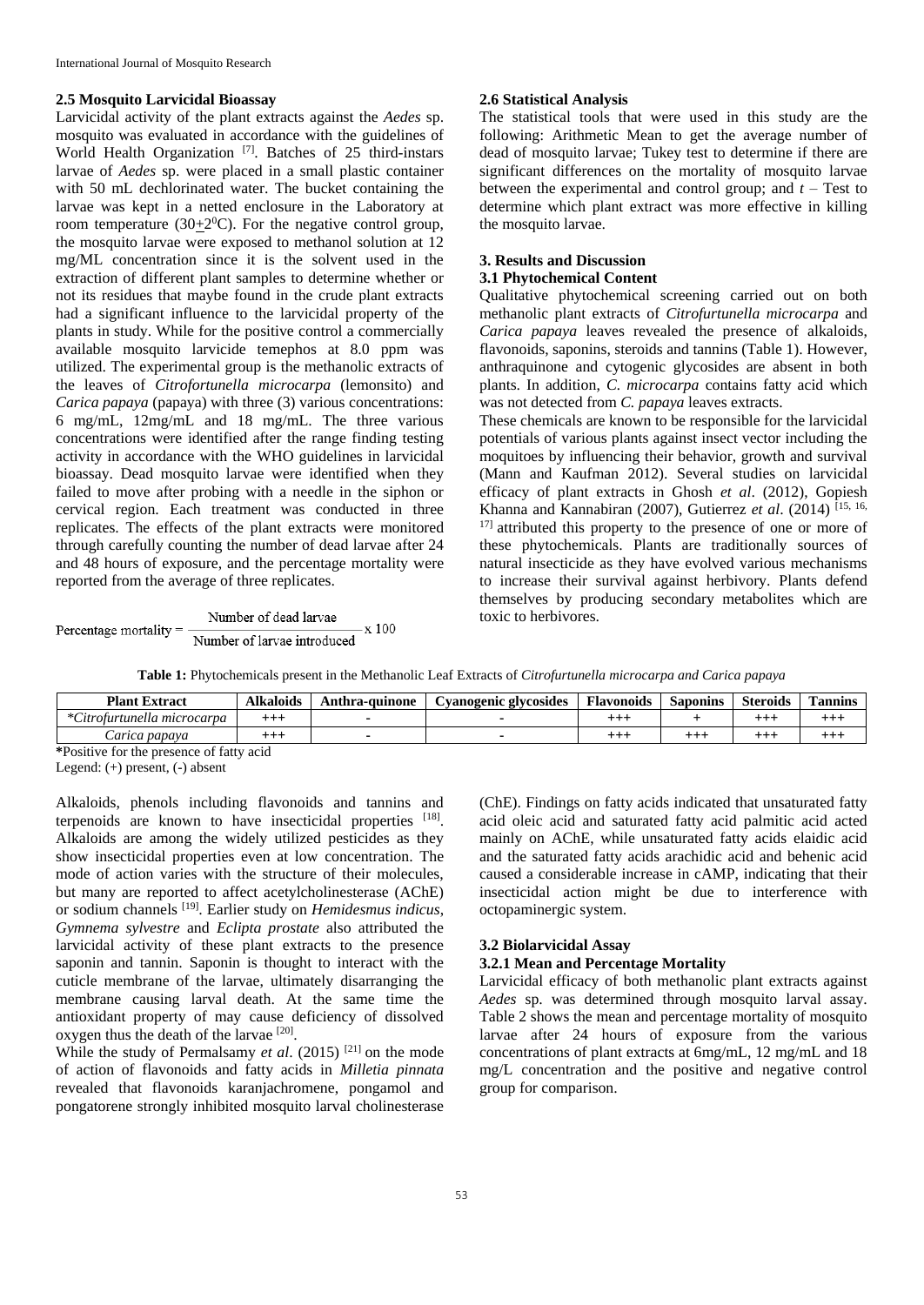| <b>Plant Extract</b>       | Concentration (mg/ml) | <b>Mean Mortality</b> | <b>Mean Percentage</b> |
|----------------------------|-----------------------|-----------------------|------------------------|
|                            |                       | 3.00                  | 12.00%                 |
| Citrofurtunella microcarpa | 12                    | 21.67                 | 86.67%                 |
|                            | 18                    | 24.67                 | 98.67%                 |
|                            |                       | 7.67                  | 30.67%                 |
| Carica papaya              | 12                    | 7.67                  | 30.67%                 |
|                            | 18                    | 9.33                  | 37.33%                 |
| Positive Control           |                       | 4.00                  | 16.00%                 |
| <b>Negative Control</b>    |                       | 1.00                  | 4.00%                  |

**Table 2:** Mean and Percentage Mortality of *Aedis* sp*.* Mosquito Larvae in the Experimental and Control Group after 24 hours

Result shows that mortality increased with the increasing concentration of *C. microcarpa* (Figure 1) and highest (98.67%) in 18mg/ml. While in *C. papaya* the mortality of *Aedes* sp. larvae at different concentration does not exhibit a similar trend. The very low mortality (4%) of larvae in the negative control indicated that methanol did not influence the larvicidal property of *C. microcarpa* and *C. papaya* plant leaf extracts. On the other hand, mortality of larvae among the experimental groups is much higher than the positive control

(8.05 ppm of temephos). Larvicidal activities of these plant extracts can be associated with the presence of known insecticidal phytochemicals. The higher larvicidal potential of *C. microcarpa* may be attributed to the presence of fatty acids. However, test for specific bioactive components and quantifying their amounts maybe performed in order to understand the varying effects of these plant extracts to *Aedes*  sp. larvae.



**Fig 1:** Percentage Mortality of *Aedis* sp. Larvae Treated with the Various Concentrations of Leaf Extracts and the Control Group after 24 hours

Table 3 shows the average mortality of *Aedes* sp. larvae treated with various concentrations of leaves extracts and with the positive and negative control group after 48 hours. Varying larval mortality is observed from the result. But this

is consistent with the previous observation. Larval mortality is highest (98.67%) in 18mg/ml of *C. microcarpa* extract and lowest  $(4\%)$  in the negative control.

**Table 3:** Mean and Percentage Mortality of *Aedis* sp*.* Mosquito Larvae in the Experimental and Control Group after 48 hours

| <b>Plant Extract</b>       | Concentration (mg/ml) | <b>Mean Mortality</b> | <b>Mean Percentage</b> |
|----------------------------|-----------------------|-----------------------|------------------------|
|                            |                       | 6.33                  | 25.33%                 |
| Citrofurtunella microcarpa |                       | 23.33                 | 93.33%                 |
|                            | 18                    | 25.00                 | 100.00%                |
|                            |                       | 8.67                  | 34.67%                 |
| Carica papaya              | 12                    | 10.00                 | 40.00%                 |
|                            | 18                    | 10.33                 | 41.33%                 |
| <b>Positive Control</b>    |                       | 9.67                  | 38.67%                 |
| <b>Negative Control</b>    |                       | 1.67                  | 6.67%                  |

Larvicidal activity of *C. microcarpa* exhibited a concentration dependent characteristic (Figure 2). This result is similar with the study of Gutierrez *et al*. (2014) [17] on the plant extracts of *Jatropha curcas, Citrus grandis, and Tinosphora rumphii*. Increasing the concentration of plant extract increases the efficacy against the larvae of *Aedes* spp. larvae. However, this is not demonstrated by *C. papaya* (Figure 2). Higher larvicidal activity of *C. microcarpa* compared to *C. papaya* may be partly explained by the synergistic effect of several secondary metabolites including fatty acids. Studies on synergistic, antagonistic and additive toxic effects of binary mixtures including phytochemicals showed that larvicidal efficiency of cedarwood, lavender, peppermint, clove, garlic and eucalyptus oil against *Aedes aegypti* was increased after adding citronella oil, in concentrations ranging from 0.5% to 15 % [22] .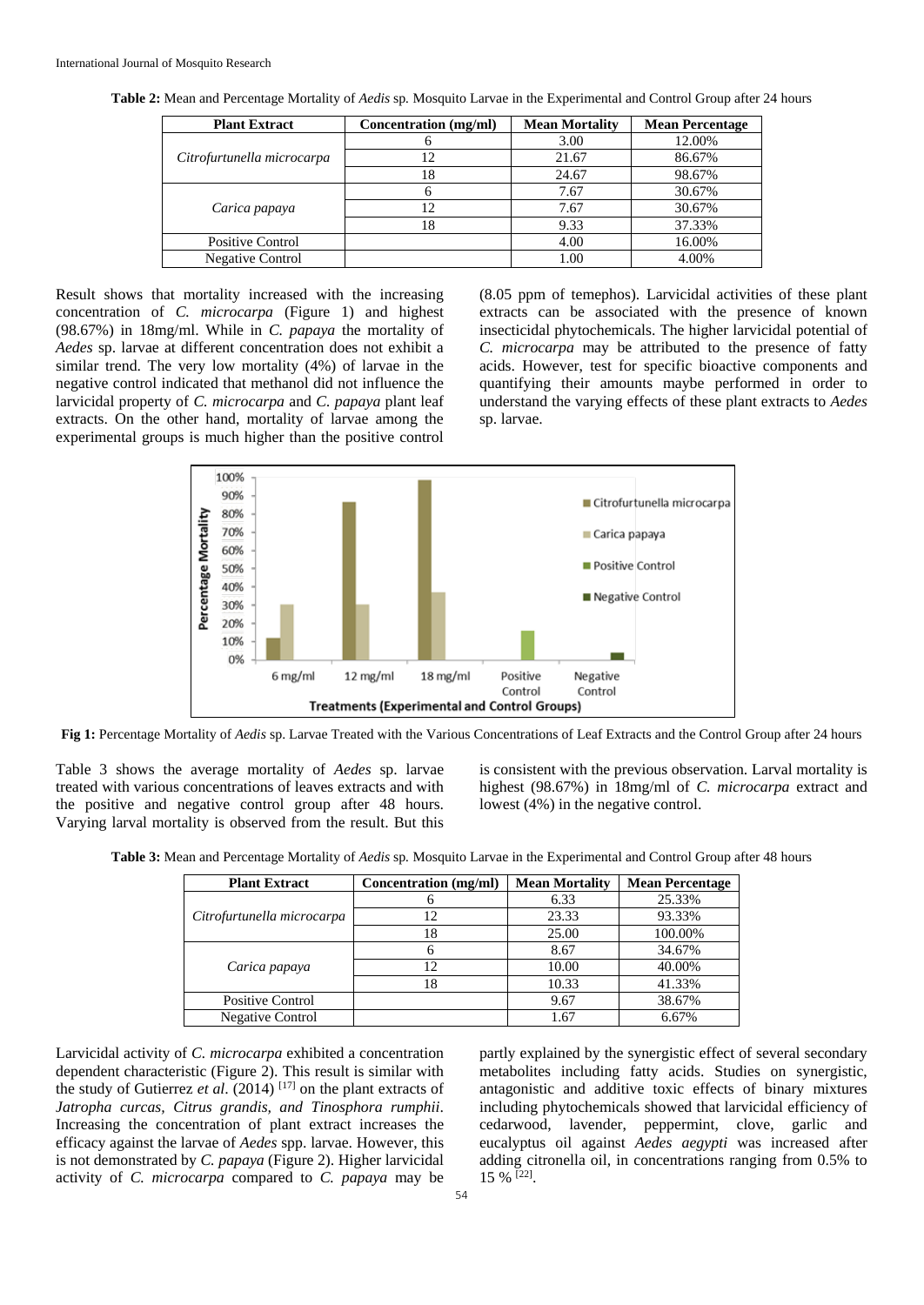

**Fig 2:** Percentage Mortality of *Aedis* sp. Larvae Treated with the Various Concentrations of Leaf Extracts and the Control Group after 48 hours

## **3.2.2 Tukey Test Results on the Mortality of** *Aedes* **sp. Mosquito Larvae Using Various Concentrations of** *Carica papaya*

The findings from table 4 revealed that using 6 mg/ml, 12 mg/ml and 18 mg/ml concentrations of papaya leaf extract resulted on the same number of mosquitoes killed during the experiments. The three different treatments yielded comparable effects in terms of effectiveness of killing larval mosquitoes.

**Table 4:** Summary of All Pairwise Comparison Results Showing the Differences on the Mortality of *Aedes* sp. Mosquito Larvae Using Various Concentrations of *Carica papaya* Leaf Extracts with the Tukey Test

| <b>Compared Treatments</b>                   | <b>Mean Difference</b> | p – Value | <b>Interpretation</b>         |
|----------------------------------------------|------------------------|-----------|-------------------------------|
| 6 mg/ml versus $12 \text{ mg/ml}$            | $-0.67^{ns}$           | 0.979     | No Significant Difference     |
| 6 mg/ml versus $18 \text{ mg/ml}$            | $-1.67^{ns}$           | 0.638     | No Significant Difference     |
| 6 mg/ml versus Negative control              | $6.83*$                | 0.000     | <b>Significant Difference</b> |
| 6 mg/ml versus Positive control              | 1.33 <sup>ns</sup>     | 0.795     | No Significant Difference     |
| $12 \text{ mg/ml}$ versus $18 \text{ mg/ml}$ | $-1.00^{ns}$           | 0.914     | No Significant Difference     |
| 12 mg/ml versus Negative control             | $7.50*$                | 0.000     | <b>Significant Difference</b> |
| 12 mg/ml versus Positive control             | $2.00^{ns}$            | 0.476     | No Significant Difference     |
| 18 mg/ml versus Negative control             | $8.50*$                | 0.000     | <b>Significant Difference</b> |
| 18 mg/ml versus Positive control             | $3.00^{ns}$            | 0.139     | No Significant Difference     |
| Negative control versus Positive control     | $-5.50*$               | 0.003     | <b>Significant Difference</b> |

*p*-Value  $< \alpha$  = 0.05– Significant at  $\alpha$  = 0.05 (\*)

 $p$ -Value >  $\alpha$  = 0.05- Not Significant at  $\alpha$  = 0.05 (<sup>ns</sup>)

Moreover, the treatments with 6 mg/ml, 12 mg/ml and 18 mg/ml concentrations of papaya leaf extract also revealed a comparable effect with the positive treatment in terms of efficiency of killing mosquitoes. This result implies that *C. papaya* can be a potential larvicide substitute of commercially available chemical-based larvicides used in controlling the population of *Aedes* spp. mosquitoes. However, the three treatments using 6 mg/ml, 12 mg/ml and 18 mg/ml dosage of papaya solutions are found to be more effective than the negative treatment on its effect of killing mosquito larvae which confirms that methanol did not influence the larvicidal property of *C. papaya* extract.

## **3.2.3 Tukey Test Results on the Mortality of** *Aedes* **sp. Mosquito Larvae Using Various Concentrations of**  *Citrofurtunella microcarpa*

Table 5 shows that the results of using 12 mg/ml concentration of *C. microcarpa* leaf extract is comparable to 18 mg/ml concentration (*Mean Difference* = -2.33, *p-value* = 0.408) since it yields the same effect in terms of its efficacy of killing mosquito larvae. On the other hand, the use of 6 mg/ml of *C. microcarpa* leaf extract also exhibits certain degree of larvicidal activity but with a lesser efficiency as compared to 12 mg/ml or 18 mg/ml dosage of lemonsito solutions (*Mean Difference* = -17.83, *p-value* = 0.000, and *Mean difference* = - 20.17, *p-value* = 0.000). This implies that proper concentration of this extract should be applied in their breeding sites to effectively control mosquito larvae and thus the vector of dengue. One important advantage of using these plant extracts is that, they are relatively safer and economical contrary to the commercially available chemical-based larvicides.

Moreover, findings also revealed that the use of 12 mg/ml or 18 mg/ml concentration of lemonsito extract is more effective than the positive control considering the number of mosquitoes killed during the experiments. It implies that a better mosquito-killer option can be developed out of lemonsito plant utilizing either of these concentrations for public utility and protection against feasting mosquitoes. In addition, this plant is locally grown and widely distributed which makes it less costly, readily available and environmentfriendly since it is free from harmful chemicals that may have negative effects to other organisms and to humans.

Table 5 also shows that the use of 6 mg/ml of *C. microcarpa*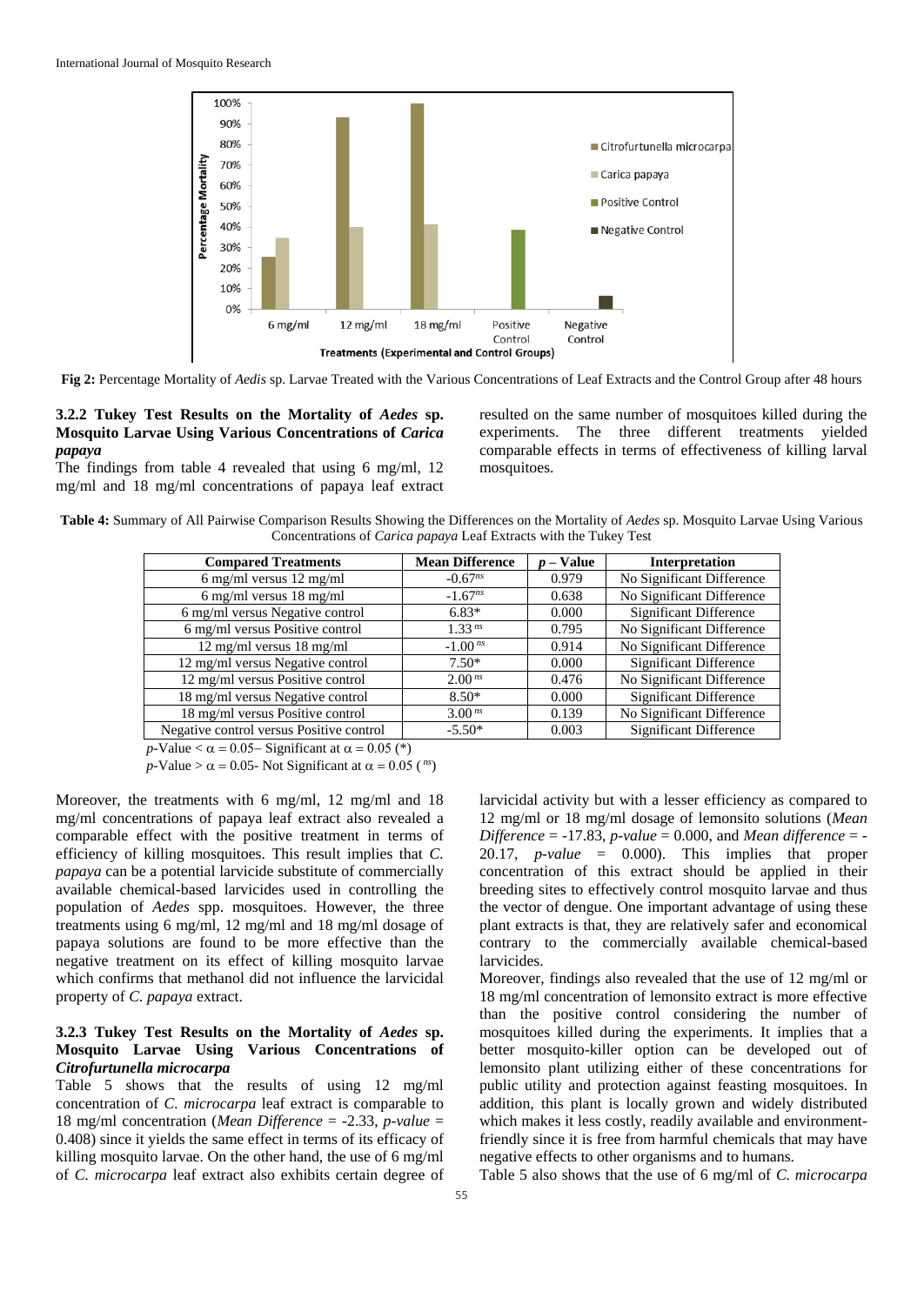extract had the same effect on positive control in terms of the number of mosquito larvae killed. Meanwhile, mortality of mosquito larvae is significantly lower in the negative control than the use of either 12 mg/ml or 18 mg/ml concentration of *C. microcarpa* extract which suggests that larvicidal property of the extract is not due to methanol but may be attributed to bioactive contents of the plant.

From the findings, it can be deduced that the use 12 mg/ml dosage of lemonsito extract is comparable to an 18 mg/ml

lemonsito ingredients in terms of eradicating mosquito larvae. Using either 12 mg/ml or 18 mg/ml dosage of lemonsito extract can kill a large number of mosquitoes even higher than the other types of solutions in the experiment. The result suggests that lemonsito has high larvicidal potential thus makes a better substitute to chemically-based larvicides intended to improve dengue vector mosquito management system without compromising the environment.

**Table 5:** Summary of All Pairwise Comparison Results Depicting the Differences on the Number of Mosquitoes Died Using *Citrofurtunella microcarpa* Across Five Different Treatments with the Tukey Test

| <b>Compared Treatments</b>                      | <b>Mean Difference</b> | $p$ – Value | <b>Interpretation</b>         |
|-------------------------------------------------|------------------------|-------------|-------------------------------|
| 6 mg/ml versus $12 \text{ mg/ml}$               | $-17.83*$              | 0.000       | <b>Significant Difference</b> |
| 6 mg/ml versus $18 \text{ mg/ml}$               | $-20.17*$              | 0.000       | <b>Significant Difference</b> |
| 6 mg/ml versus Negative Control                 | 3.33 <sup>ns</sup>     | 0.126       | No Significant Difference     |
| 6 mg/ml versus Positive Control                 | $-2.17ns$              | 0.478       | No Significant Difference     |
| $12 \text{ mg/ml}$ versus $18 \text{ mg/ml}$    | $-2.33^{ns}$           | 0.408       | No Significant Difference     |
| 12 mg/ml versus Negative Control                | $21.17*$               | 0.000       | <b>Significant Difference</b> |
| 12 mg/ml versus Positive Control                | $15.67*$               | 0.000       | <b>Significant Difference</b> |
| 18 mg/ml versus Negative Control                | $23.5*$                | 0.000       | <b>Significant Difference</b> |
| 18 mg/ml versus Positive Control                | 18.00*                 | 0.000       | <b>Significant Difference</b> |
| <b>Negative Control versus Positive Control</b> | $-5.50*$               | 0.005       | <b>Significant Difference</b> |

 $p$ -Value  $< \alpha$  = 0.05 - Significant at  $\alpha$  = 0.05 (\*)

 $p$ -Value >  $\alpha = 0.05$  - Not Significant at  $\alpha = 0.05$  (<sup>ns</sup>)

## **3.2.4** *t***-Test Comparing the Effectiveness between Carica papaya and Citrofortunella microcarpa Against the Dengue-Mosquito Larvae**

The findings (table 6) show that using *C. microcarpa* extract results into a significantly higher mortality of mosquito larvae than using *C. papaya extract*,  $(t - value = -3.497, p - value =$ 0.002, and  $\alpha = 0.05$ ). This implies that lemonsito is more effective than papaya solution in terms of its larvicidal potential. However, both can be indigenous solution to our problem with controlling mosquito larvae. Utilization may now depend on its availability in the locality. The presence of

various phytochemicals known for its larvicidal property including flavonoids, tannin, saponins may be responsible for this characteristic as also indicated in the study of Khanna *et al*. (2007), Permalsamy *et al*. (2015) and Ghosh (2013) [20, 21, 23] . Nevertheless, lemonsito exhibits a more potent larvicidal property than papaya which may be attributed by the synergistic effect of fatty acid present to other bioactive components. There is inadequate knowledge regarding the interaction and mode of action on these phytochemicals, thus future studies are needed to understand further their effects.

**Table 6:** Comparative Analysis on the Effectiveness between Papaya and Lemonsito Solutions in Terms of its Capacity of Killing Dengue-Mosquito Larvae across Treatments and Replicates

| <b>Compared Treatments</b>                                    | $t$ – value | $P - Value$ | Interpretation                |  |  |  |
|---------------------------------------------------------------|-------------|-------------|-------------------------------|--|--|--|
| Papaya Versus Kalamansi Solutions                             | $-3.497*$   | 0.002       | <b>Significant Difference</b> |  |  |  |
| p-Value < $\alpha$ = 0.05- Significant at $\alpha$ = 0.05 (*) |             |             |                               |  |  |  |

 $p$ -Value >  $\alpha$  = 0.05- Not Significant at  $\alpha = 0.05$  (<sup>ns</sup>)

Moreover, the use of natural products in insect management has a particular advantage. Völlinger (1987)<sup>[24]</sup> suggested that while it is not exempted from evolving resistance to its natural bioactive components but the presence of numerous and more complex compounds compared to synthetic pesticides, delays the build-up of resistance. Many phytochemicals are

unexplored with target sites selective to insects but safe to the environment and humans.

## **3.2.5** *T***-Test Comparing the Mortality of Mosquito Larvae between 24 Hours and 48 Hours of Treatment**

**Table 7:** Differences on the Number of Mosquitoes Died Between 24 Hours and 48Hours of Treatments with *Carica papaya* Extract

| <b>Paired Treatments</b>                                           |              | $t$ – value $\parallel$ P – Value | Interpretation            |
|--------------------------------------------------------------------|--------------|-----------------------------------|---------------------------|
| 24 Hours versus After 48 Hours of Treatments with Papaya Solutions | $-3.26^{ns}$ | 0.083                             | No Significant Difference |
| p-Value $< \alpha = 0.05$ - Significant at $\alpha = 0.05$ (*)     |              |                                   |                           |

 $p$ -Value >  $\alpha = 0.05$ - - Not Significant at  $\alpha = 0.05$  (<sup>ns</sup>)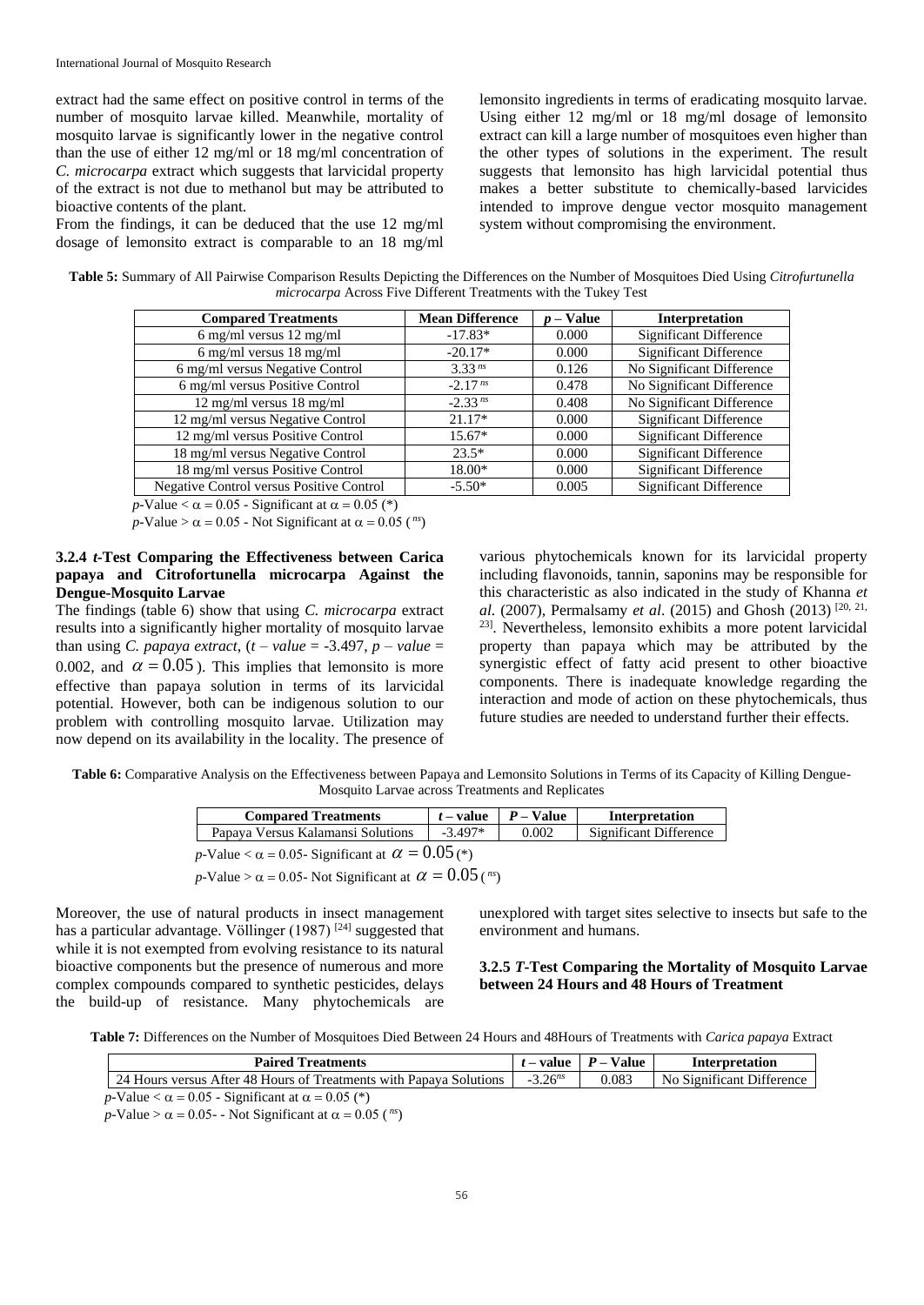**Table 8:** Differences on the Number of Mosquitoes Died between 24 Hours and 48Hours of Treatments with *Citrofurtunella microcarpa* Extract

| <b>Paired Treatments</b>                                              |  | $t$ – value $\parallel$ P – Value | Interpretation            |
|-----------------------------------------------------------------------|--|-----------------------------------|---------------------------|
| 24 Hours versus After 48 Hours of Treatments with Kalamansi Solutions |  | 0.178                             | No Significant Difference |
| p-Value $< \alpha = 0.05$ - Significant at $\alpha = 0.05$ (*)        |  |                                   |                           |

 $p$ -Value >  $\alpha$  = 0.05 - Not Significant at  $\alpha$  = 0.05 (<sup>ns</sup>)

As depicted from the findings (table 7 and 8), the number of mosquitoes died 24 hours and after 48 hours of treatment during the experiment remains the same for papaya extract (*t – value* = -3.26, *p – value* of 0.083) and lemonsito extract (*t – value* of -2.040, *p – value* of 0.178) at 0.05 level of significance. This implies that the most number of mosquitoes died after 24 hours of treatments with these plant extracts. Hence, the first 24 hours is more critical in the application of these plant extracts to ensure optimum result in the eradication of mosquito larvae.

#### **4. Conclusion**

Papaya and lemonsito are found out to show certain larvicidal potential comparable to commercially available larvicide based on the mortality of the dengue-vector *Aedes* sp. mosquito larvae. However, lemonsito exhibited a relatively higher potential, in fact it exceeded the larvicidal activity of a commercial larvicide- temephos at the concentration used in the experiment.

The larvicidal property of these plants may be attributed to the presence of alkaloids, flavonoids, saponins and tannins which are known to possess insecticidal and larvicidal characteristics. While both plants are confirmed to possess these same phytochemicals, fatty acid was also detected to be present in lemonsito extract but not in papaya extract. The interaction of fatty acid and other phytochemicals may contribute to the significant difference in the effectiveness of lemonsito extract compared to papaya extract in the mortality of *Aedes* sp. larvae.

However, further studies may be conducted to clearly understand the possible synergistic action and mode of action of fatty acids and other phytochemicals to explain further the effectiveness of lemonsito. Test for specific bioactive components and quantifying their amounts maybe performed in order to understand the varying effects of these plant extracts to *Aedes* sp. larvae. Moreover, the findings of the study showed that optimal result in controlling mosquito larvae using papaya and lemonsito extract may be observed in 24 hours. Thus, application of these plant extracts to effectively control mosquito larvae may take into important consideration the time element.

## **5. Acknowledgment**

This research is made possible because of the research grant from the Center for Research and Development, Cebu Normal University, Cebu City.

#### **6. References**

- 1. Kovendan K, Murugan K. Effective of Medicinal Plants on the Mosquito Vectors from the Different Agroclimatic Regions of Tamil Nadu, India. Advances in Environmental Biology. 2011; 5(2):335-344.
- 2. Cheng SS, Chang HT, Chang ST, Tsai KH, Chen WJ. Bioactivity of selected plant essential oils against the yellow fever mosquito *Aedes aegypti* larvae. Bioresource

Technology. 2003; 89:99-102.

- 3. Bhatt S, Gething PW, Brady OJ, Messina JP, Farlow AW, Moyes CL *et al*. The global distribution and burden of dengue. Nature. 2013; 496:504-507.
- 4. WPRO. Update on the Dengue situation in the Western Pacific Region. Retrieved at http://www.wpro.who.int/emerging\_diseases/dengue\_biw eekly\_20151020.pdf.
- *5.* Invest JF, Lucas JR. Pyroproxyfen as a Mosquito Larvicide. Proceedings of the Sixth International Conference on Urban Pests. OOK-Press Kft., H-8200 Veszprém, Pápaiút 37/a, Hungary, 2008.
- 6. Tiwary M, Naik SN, Tewary DK, Mittal PK, Yadav S. Chemical Composition and Larvicidal Activities of the Essential Oil of *Zanthoxylum armatum* DC (Rutaceae) Against three Mosquito Vectors. J Vector Borne Dis. 2007; 44:198-204.
- 7. World Health Organization. Guidelines for laboratory and field testing of mosquito larvicides. http://whqlibdoc.who.int/hq. 2005.
- 8. Hedlin PA, Holingworth RM, Masler EP, Miyamoto J, Thopson DG. Phytochemicals for Pests Control. American Chemical Society, 1997, 372.
- 9. Das NG, Goswami D, Rabha B. Preliminary Evaluation of Mosquito Larvicidal Efficacy of Plant Extracts. Medical Entomology Division, Defense Research Laboratory, Tezpur, Assam India. J Vect Borne Dis. 2007; 44:145-148.
- 10. Chowdhury N, Ghosh A, Chandra G. Mosquito Larvicidal Activities of *Solanum villosum* Berry Extract Against the Dengue vector *Stegomya aegypti*. BMC Complementary and Alternative Medicine. 2008; 8:10. doi: 10.1186/1472-6882-8-10.
- 11. Onion and calamansi extracts as cockroach killer. Retrieved at http://www.studymode.com/essays/Onion-And-Calamansi-Extracts-As-Coackroach-1448786.html.
- 12. Utilization of papaya leaf extracts (*Carica papaya*) as a natural pesticide. Retrieved at https://www.kompasiana.com/ikpj/54ff51efa33311f94b5 0fcdd/utilization-of-papaya-leaf-extracts-carica-papayaas-a-natural-pesticides.
- 13. Gutierrez SP, Sanchez MZ, Chavez MG, Chavez MC, Ortega NC, Lopez MR. Bioactivity of *Carica papaya* (Cariaceae) against *Spodoptera frugiperda* (Lepidoptera: Noctuidae). Molecules. 2011; 16(9):7502-9. doi: 10.3390/molecules 16097502.
- 14. Harborne J. Phytochemical methods: A Guide to Modern techniques of plant analysis. London: Kluwer Academic Publishers, 1998.
- 15. Ghosh A, Chowdhury N, Chandra G. Plant extracts as potential mosquito larvicides. Indian J Med Res. 2012; 135(5):581-598.
- 16. Khanna VG, Kannabiran K, Geth G. Leishmanicidal activity of saponin isolated from the leaves of *Eclipta prostrata* and *Gymnema sylvestre.* Indian J Pharmacol.